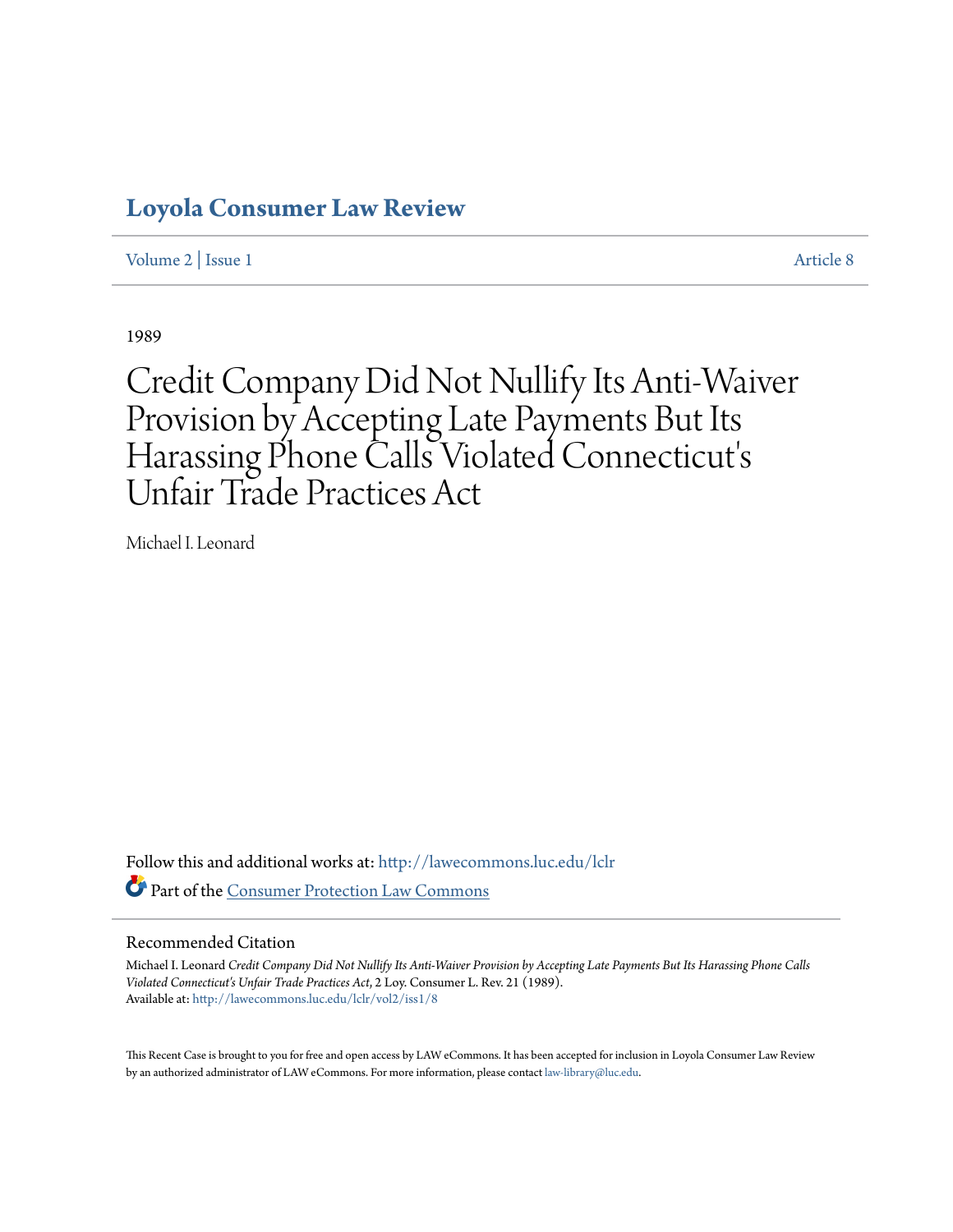the Act provisions. He conceded the technical merit of the majority's analysis but argued that the result was contrary to the purpose of the Act: to protect the uninformed borrower.

Mark A. Myhra

## **Credit Company Did Not Nullify Its Anti-Waiver Provision By Accepting Late Payments But Its Harassing Phone Calls Violated Connecticut's Unfair Trade Practices Act**

In *Tillquist v. Ford Motor Credit Co.,* 714 F. Supp. **607 (D.** Conn. **1989),** the United States District Court for the District of Connecticut held that the creditor's acceptance of late payments in an installment loan contract did not negate the anti-waiver provision of the contract. Further, the court held that the creditor's repossession was not wrongful or illegal under sections 9-503 and 9-504 of the Uniform Commercial Code or the Connecticut Billing Error Act (Conn. Gen. Stat. **§** 42-84 (1988)). However, the court held that the creditor violated the Connecticut Creditor's Collection Practices Act **(Conn. Gen. Stat.**  $\frac{8}{3}$  **36-243b and c** (1988)), entitling the debtor to punitive damages under the Connecticut Unfair Trade Practices Act (Conn. Gen. Stat. **§** 42-11 Oa **- 1 Oq** (1988)).

#### **Background**

In June of 1983, Ralph Tillquist ("Tillquist") signed a retail installment loan contract to purchase a car. The Ford Motor Credit Co. ("FMCC") collected the monthly payments. The contract contained an anti-waiver provision which stated that the creditor's acceptance of late payments neither excused the debtor's default nor condoned the late payments.

Tillquist made twenty-two of twenty-five payments late. He was

often two months behind in payments and twice was three months behind in payments. After failing to make payments in August and September of **1985,** Tillquist contacted **FMCC** through his lawyer to dispute its records and to request itemization of his payments. Additionally, he asked that **FMCC** suspend its collections until they resolved the dispute.

FMCC sent Tillquist the requested itemization, including the late charges incurred. When Tillquist did not make his October payment on time, **FMCC** repossessed his car. Three days later, **FMCC** sent Tillquist a repossession notice stating that he could reinstate the contract within fifteen days of receiving the notice. The notice also stated that **FMCC** would not resell the car for at least fifteen days after repossession and allowed Tillquist to redeem the vehicle anytime before **FMCC** sold the car.

**FMCC** had frequently called both Tillquist and his wife at work to discuss his delinquent payments both before and after the repossession. The calls persisted even after the Tillquists informed **FMCC** that the calls were causing problems with their employers. **FMCC** also called Tillquist's home and spoke to his children about the debt. During one call, a **FMCC** representative told Tillquist's fourteen year old stepson that he was "stupid" and informed him that FMCC was going to repossess the car.

Tillquist filed a two-count complaint against FMCC in the United States District Court for the District of Connecticut. Tillquist alleged that FMCC's repossession was illegal under section 9-503 of the Uniform Commercial Code ("U.C.C.") and the Connecticut. Billing Error Act, Conn. Gen. Stat. **§§** 42-84a and b (1988), because he did not owe the amount claimed. Additionally, he claimed that FMCC violated the Retail Installment Sale Financing Act, Conn. Gen. Stat. **§§** 42-83 - 100a (1988), by giving conflicting redemption dates. Tillquist also alleged that FMCC committed unfair and harassing collection practices in violation of the Connecticut Creditor's Collection Practices Act. (Conn. Gen. Stat. **§§** 36-243a - 243c (1988)).

#### **FMCC's Repossession was Neither Wrongful nor Illegal**

Tillquist claimed that after FMCC accepted his late payments it could not repossess his car without informing him that it expected prompt payment. FMCC argued that the contract's anti-waiver provision notified Tillquist that by accepting his late payments FMCC did not waive its right to insist on prompt payments thereafter. The court noted that generally a creditor who has accepted late payments must notify the debtor that it will thereafter insist upon strict compliance with the terms of the contract to avoid repossession. However, other states' courts are split in their conclusions when contracts contain anti-waiver provisions.

Connecticut courts had not previously addressed whether a creditor nullifies an anti-waiver provision in a security agreement by accepting late payments. However, the Connecticut Supreme Court had addressed the effect of an antiwaiver clause in a lease agreement. *S.H.V.C., Inc. v. Roy,* 188 Conn. 503, 450 A.2d 351 (1982). In *Roy,* the court held that a lessor does not void the anti-waiver clause of the lease agreement by accepting late rental payments. In the present case, the district court recognized that although security agreements and leases are distinguishable, the anti-waiver provisions were practically identical. Accordingly, the court followed *Roy* and held that in light of the anti-waiver clause, FMCC did not waive it's right to prompt payment by accepting some late payments. Therefore, FMCC was under no duty to give Tillquist notice before repossessing his car.

The court rejected Tillquist's claim that FMCC violated section 9-503 of the U.C.C. by repossessing his car while the parties disputed whether he had defaulted. Tillquist relied on *Ford Motor Credit Corp. v. Byrd,* 351 So. 2d (continued on page 22)